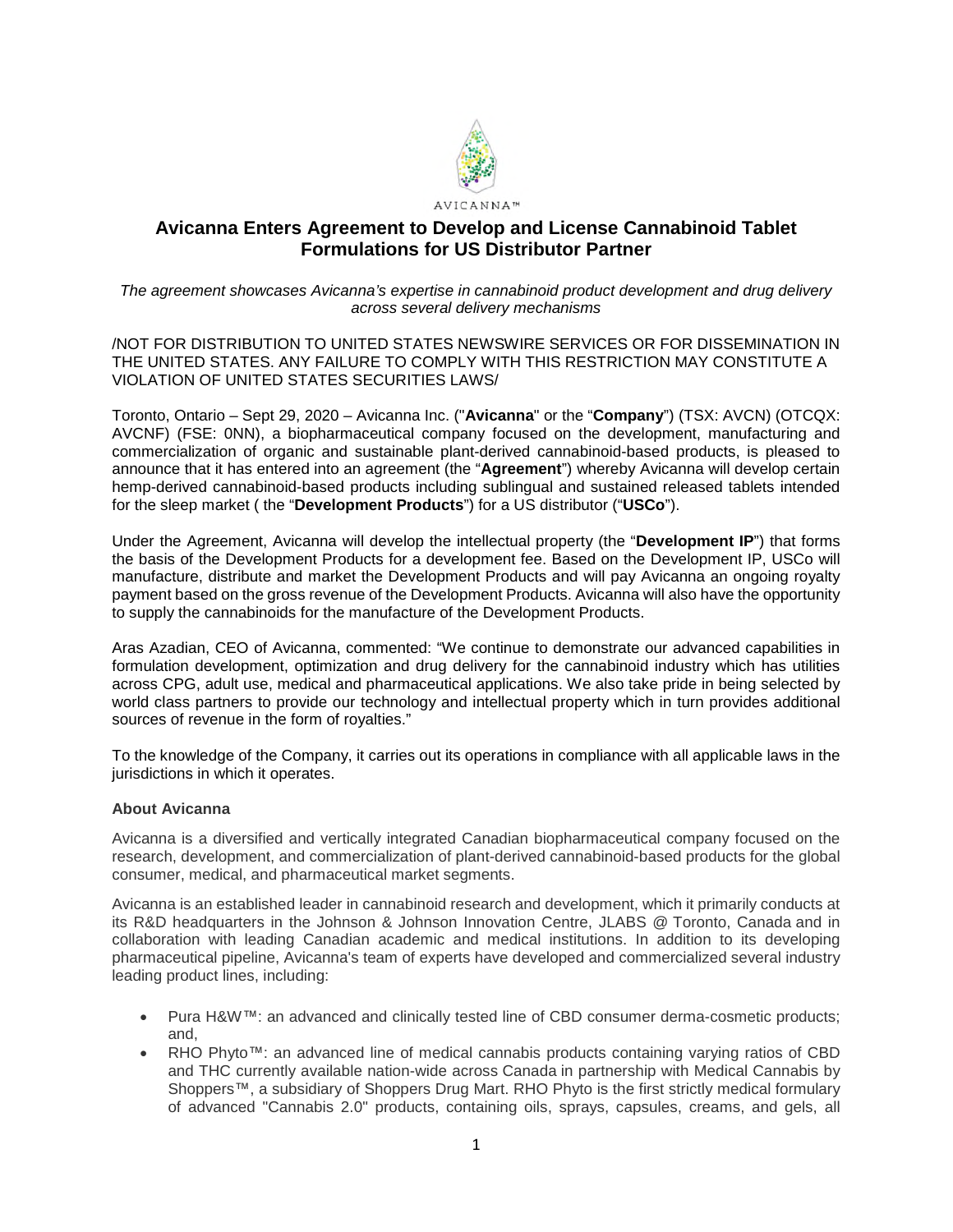developed with scientific rigour, manufactured under GMP standards and supported by pre-clinical data.

With ongoing clinical trials on its derma-cosmetic (Pura H&W), medical cannabis (RHO Phyto) and a pipeline of pharmaceutical products, Avicanna's dedication to researching the important role that cannabinoids play in an increasingly wider scope of products has been at the core of the Company's vision since its inception. Furthermore, Avicanna's commitment to education is demonstrated through its annual medical symposium, the Avicanna Academy educational platform, and the My Cannabis Clinic patient program through its subsidiary company.

Avicanna manages its own supply chain including cultivation and extraction through its two majority-owned subsidiaries, Sativa Nativa S.A.S. and Santa Marta Golden Hemp S.A.S., both located in Santa Marta, Colombia. Through these sustainable, economical, and industrial scale subsidiaries, Avicanna cultivates, processes, and commercializes a range of cannabis and hemp cultivars dominant in CBD, CBG, THC, and other cannabinoids for use as active pharmaceutical ingredients. Avicanna's Avesta Genetica program specializes in the development and optimization of rare cultivars for commercial production along with feminized seeds for global export. In June 2020, Avicanna made history with a shipment of hemp seeds to the United States of America by completing the first ever export of hemp seeds from Colombia.

SOURCE Avicanna Inc.

### **Stay Connected**

For more information about Avicanna, visit www.avicanna.com, call 1-647-243-5283, or contact Setu Purohit, President by email at info@avicanna.com.

### *Cautionary Note Regarding Forward-Looking Information and Statements*

*This news release contains "forward-looking information" within the meaning of applicable securities laws. Forward-looking information contained in this press release may be identified by the use of words such as, "may", "would", "could", "will", "likely", "expect", "anticipate", "believe, "intend", "plan", "forecast", "project", "estimate", "outlook" and other similar expressions, and includes statements with respect to the ability of Avicanna or USCo to perform under the Agreement, the ability of the Company to develop the Development IP to form the basis of the Development Products, the ability of USCo to manufacture and distribute the Development Products, and the ability of the Company to supply the cannabinoids to be used in the manufacture of the Development Products. Forward-looking information is not a guarantee of future performance and is based upon a number of estimates and assumptions of management in light of management's experience and perception of trends, current conditions and expected developments, as well as other factors relevant in the circumstances, including assumptions in respect of current and future market conditions, the current and future regulatory environment; and the availability of licenses, approvals and permits.* 

*Although the Company believes that the expectations and assumptions on which such forward-looking*  information is based are reasonable, undue reliance should not be placed on the forward-looking *information because the Company can give no assurance that they will prove to be correct. Actual results and developments may differ materially from those contemplated by these statements. Forward-looking information is subject to a variety of risks and uncertainties that could cause actual events or results to differ materially from those projected in the forward-looking information. Such risks and uncertainties include, but are not limited to current and future market conditions, including the market price of the common shares of the Company, the delay or failure to receive regulatory approvals, and the risk factors set out in the Company's annual information form dated April 15, 2020, filed with the Canadian securities regulators and available under the Company's profile on SEDAR at [www.sedar.com](http://www.sedar.com/).*